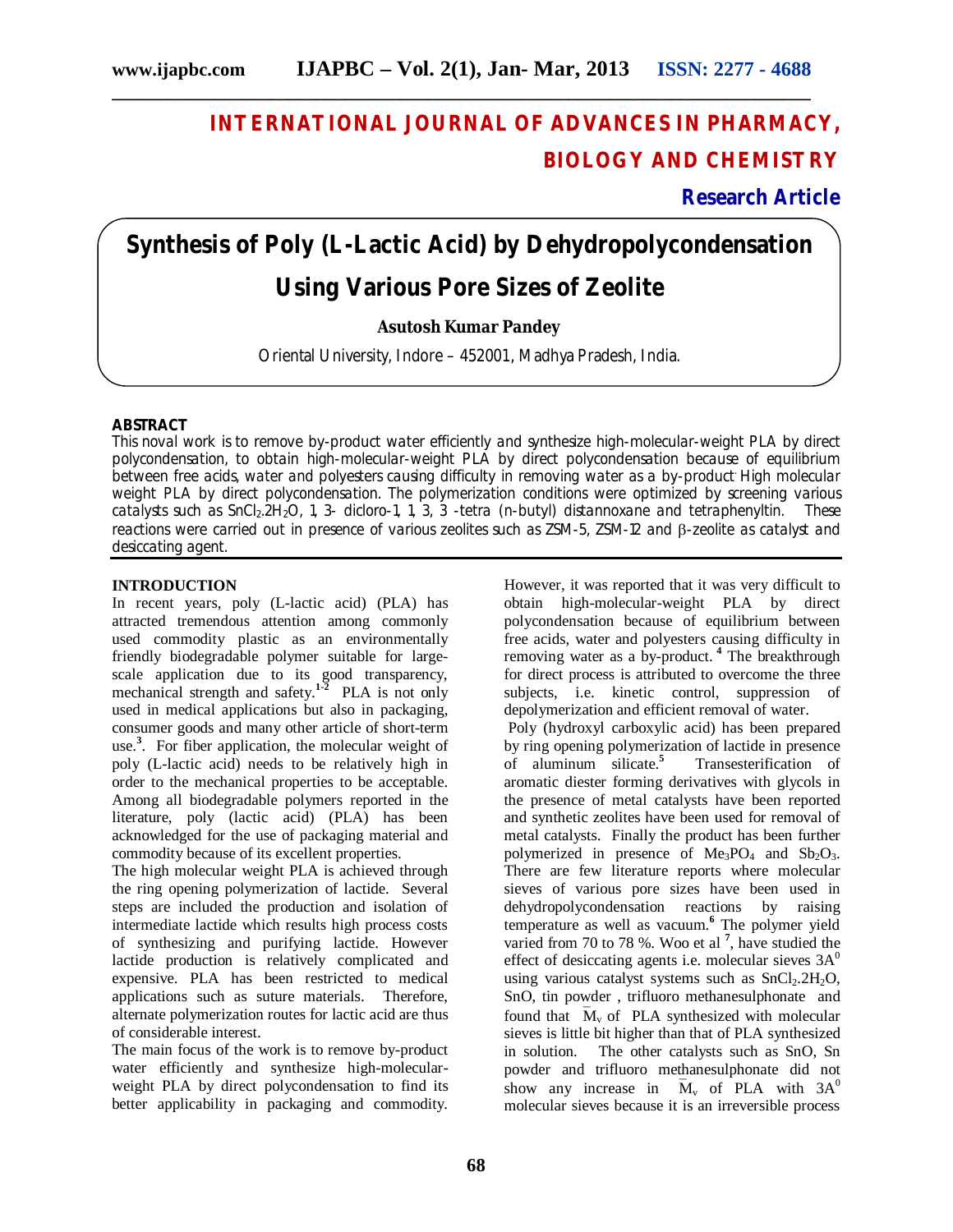where molecular sieve will get saturated as polymerization proceeds even though molecular sieves are the most effective drying agent to reduce the dissolved water contents in organic solvents. Therefore, solution polymerization of L-lactic acid to PLA is an inefficient route. Zeolites like ZSM-5,  $ZSM-12$  and  $\beta$ -zeolite are generally used as a Lewis acid catalyst **8, 9** as well as better desiccating agents in presence of minimum amount of water. There is no literature report available so far regarding the use of zeolites as desiccating agents like ZSM-5, ZSM-12 and  $\beta$ -zeolite.

The proposed work was undertaken to synthesize high molecular weight PLA by direct polycondensation to find its better applicability in fiber application, packaging material and commodity. However, it was reported that it was very difficult to obtain high molecular weight PLA by direct polycondensation because of equilibrium between free acids, water and polyesters causing difficulty in removing water as a by-product. To overcome these problems, the polymerization conditions were optimized by screening various catalysts such as  $SnCl<sub>2</sub>.2H<sub>2</sub>O$ , 1, 3- dicloro-1, 1, 3, 3-tetra (n-butyl) distannoxane and tetraphenyltin. These reactions distannoxane and tetraphenyltin. were carried out in presence of various zeolites such as  $ZSM-5$ ,  $ZSM-12$  and  $\beta$ -zeolite. Because the surface area of ZSM-5, ZSM-12 and  $\beta$ -zeolite are 300, 392 and 435  $m^2/g$  respectively and the zeolite having high surface area absorb more water, well documented in the literature. The effect of various solvents (polar and non polar) and reaction temperatures were also investigated. In this contribution, the influence of process variables on the molecular weight of PLA synthesized by direct polycondensation will be highlighted.

#### **EXPERIMENTAL**

L-lactic acid was obtained from Purac (United States) as an 88 % aqueous solution and was used without further purification. 1, 3-dicloro-1, 1, 3, 3-tetra (nbutyl) distannoxane catalyst was prepared through the condensation of equimolecular amounts of di (nbutyl) tin dichloride and di (n-butyl) tin dioxide in toluene for 10 h. The crude product was obtained through the evaporation of toluene. It was purified by crystallization from minimum amount of hot nhexane. The yield of pure product (dichloro distannoxane) was 88 %, mp 109-111  $^{0}C$  (reported 110-112  $^{0}C$ ) Analytical Calculation for 110-112  $^{\circ}$ C) Analytical Calculation for  $C_{16}H_{36}Sn_2OCl_2$  (552.42): C, 34.75; H, 6.52: Sn, 42.98, found. C, 33.62; H, 6.93; Sn, 43.47. Tin chloride dehydrates  $(SnCl<sub>2</sub>, 2H<sub>2</sub>O)$  and tetraphenyltin (Ph4Sn) from Aldrich (United States) were used as such without any further purification. The structures of catalyst were shown in Figure 1.

#### *Synthesis of distannoxane catalysts*

Catalyst C was prepared by condensing 1.5192 g (0.5 mmol) n-butyltin dichloride and 1.2446 g (0.5 mmol) di-n-butyltin dioxide in tolune for 10 h. Crude product was obtained by evaporating toluene and purified by crystallization form a minimum amount of hot n-hexane. Pure catalysts were identified by melting points and gravimetric analysis.

#### *Passivation of glass surface*

Inner surface of glass reactors whenever required were passivated by treating with trimethyl silyl chloride (30 % w/v acetone solution), washed with methanol, dried at 150  $^{0}$ C in an oven and cooled immediately before polymerization reaction.



**Fig. 1: Structure of catalysts (A) tin chloridedihydrate, (B) tetraphenyl tin and (C) dichloro distannoxane**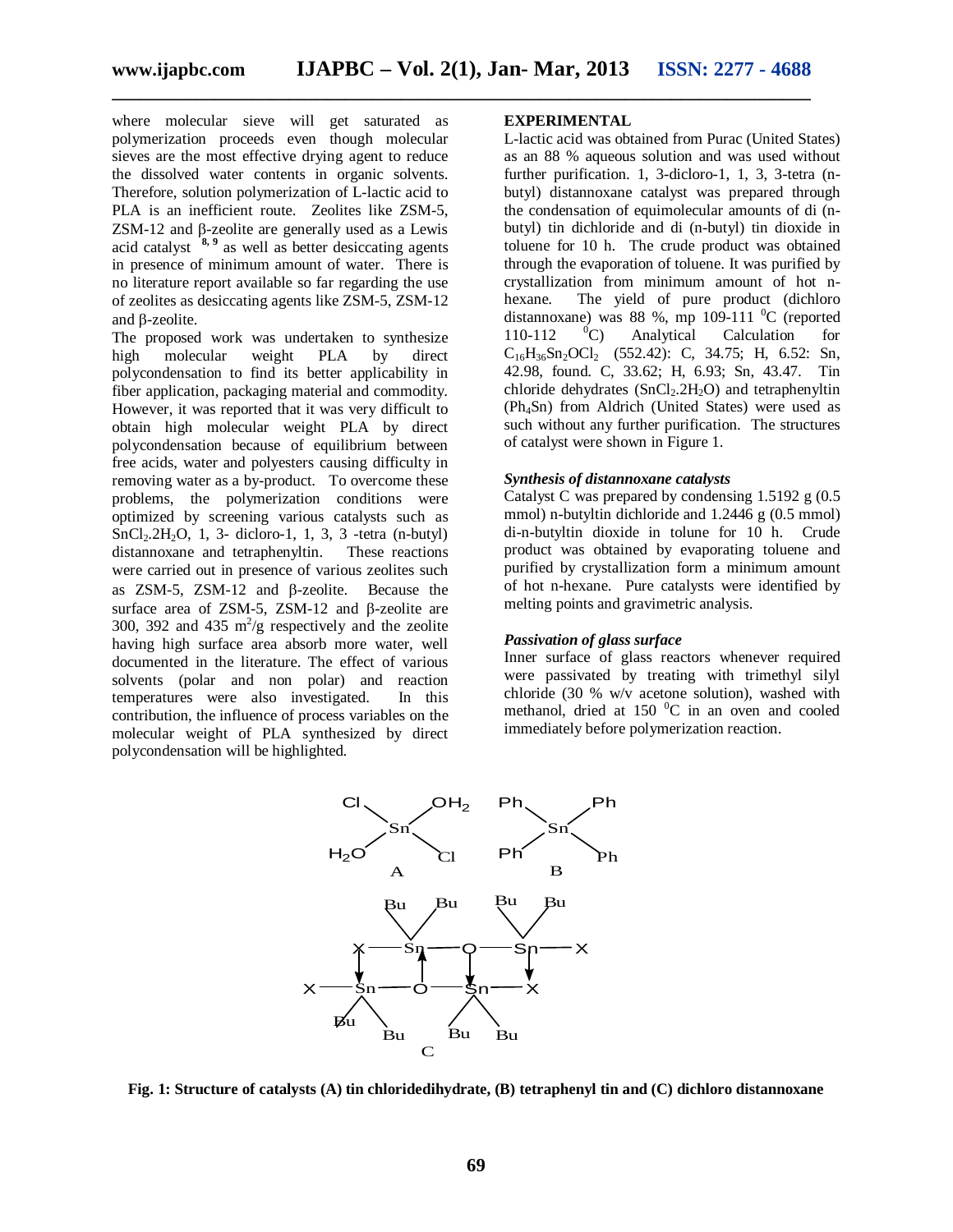With a quartz reactor vessel equipped with a Dean-Stark-type condenser, the solution polymerization was carried out by varying the polymerization time, the amount of catalyst and kind of catalyst including stannous compounds,  $SnCl<sub>2</sub>·2H<sub>2</sub>O$ ,  $Ph<sub>4</sub>Sn$  and dichloro distannoxane catalyst in argon atmosphere. An aqueous solution of L-Lactic acid (88 %) was azeotropically dehydrated with xylene for 5 h at reflux temperature without any catalyst. After the removal of water in the trap of the Dean-Stark condenser, the reaction vessel was cooled to 50  $^{\circ}$ C, the required amount of catalyst was added and this was followed by slow heating of the reaction mixture to the refluxing temperature of the solvent under mild stirring with the help of magnetic stirring bar. The reaction time was 5h. The reaction mixture was cooled to room temperature, and 50 mL of chloroform was added to dissolve the resultant mixture. The resultant solution was poured into 200 mL of n-hexane for the precipitation of the polymer. The polymer was collected by filtration and further purified repeated dissolution and precipitation. PLA oligomer was prepared, fully characterized and was used as a starting material for post polymerization. The post polymerization was carried out using prepolymer, catalyst and desiccating agents (ZSM-5, ZSM-12 and β-zeolite) to remove traces amount of by-product water. A tube packed with activated zeolite was mounted on the reaction flask in the place of the Dean-Stark trap so as to recycle the distilled azeotropic mixture through desiccating agents. The resultant mixture containing prepolymer, catalyst and solvent was polymerized at different temperature 145, 155, 165 and 190  $^{\circ}$ C for different time 1-5, 15, 30, 45 h using the Dean-Stark trap and a tube packed zeolite under inert atmosphere. After the required polymerization time, the following steps were the same as for the above-mentioned method.

#### **Characterization**

*Molecular weights:* Molecular weights (relative,  $\overline{M}_n$ and  $M_w$ ) and polydispersity ( $\overline{M}_w / \overline{M}_n$ ) were determined with respect to polystyrene standards by size exclusion chromatography on a Thermo Finnigan Spectra Series AS300 machine at 25 $\mathrm{^{0}C}$  by eluting PLA solutions of 10 mg/ mL concentration in CHCl3, with toluene as internal standard, through a series of five  $\mu$ -Styragel columns of pore sizes  $10^5$ ,  $10^4$ ,  $10^3$ , 500, and  $100 \text{ A}^0$  respectively, and length 30 cm each. CHCl<sub>3</sub> was used as the mobile phase (flow rate 1 mL/ min) and a refractive index detector (Spectra Series RI-150) was used for detection of different molecular weight fractions. Molecular weights were calculated with respect to polystyrene calibration.

*Nuclear Magnetic Resonance;* For NMR measurements, the samples were dissolved in Chloroform-d in 5 mm dia. NMR tubes at room temperature. The sample concentration for  ${}^{13}C$  NMR measurements was 10 % by weight. Proton decoupled <sup>13</sup>C NMR spectra with NOE were recorded on a Bruker DRX 500 MHz NMR spectrometer working at  $125.577$  MHz for carbon-13. CDCl<sub>3</sub> served as solvent and TMS as internal standard for all  $13$ C-NMR measurements. Relative peak areas were proportional to the number of carbon atoms. Peak areas were calculated by deconvolution method using WIN-NMR software.

#### *Thermal Analysis*

Differential scanning calorimetric (DSC) measurements were made on a Perkin-Elmer thermal analyzer model DSC-7 in a nitrogen atmosphere. The measurements were run from  $-40$  to 200  $\mathrm{^0C}$  at a heating rate of 10  $^{\circ}$ C/ min and a cooling rate of 100  ${}^{0}C/$  min. The glass transition temperature (T<sub>g</sub>) and the crystallinity data were recorded from the second and first heating curves, respectively. Crystallinity values for different polymers were calculated from the heat of fusion. By integrating the normalized area of the melting endotherm, determining the heat involved, and rating it to the reference 100 % crystalline polymer  $(93.6 \text{ J} / \text{ g})$  <sup>10</sup>, the relative crystallinity of the polymer was assessed. In the present work, the relative degree of crystallinity is referred to as crystallinity, and  $T_m$  is the melting temperature.

#### *X-ray Analysis*

Wide-angle X-ray scattering (WAXS) pattern of the samples was obtained in reflection mode using a Rigaku Dmax 2500 diffractometer and Ni filtered copper radiation. The sample was scanned in the range  $2\theta = 10 - 35^{\circ}$  and the generator was operated at 40 kV and 150 mA. The FWHM of the 110 peak was determined by peak fitting software available with the Rigaku diffractometer.

#### *MALDI-ToF MS Analysis*

MALDI-ToF MS analysis was performed on a Kratos Kompact MALDI IV spectrometer equipped with 0.7-m linear and 1.4 m reflection flight tubes as well as a 337 nm nitrogen laser with pulse width of 3 ns. All experiments were carried out at an accelerating potential of 20 kV. In general mass spectra from 200 shots were accumulated to produce a final spectrum. The obtained data were smoothened to reduce the spikiness by the average method; the smoothening filter moved along the collected data channels, adding together a number of channels and dividing by that number to give an average signal. This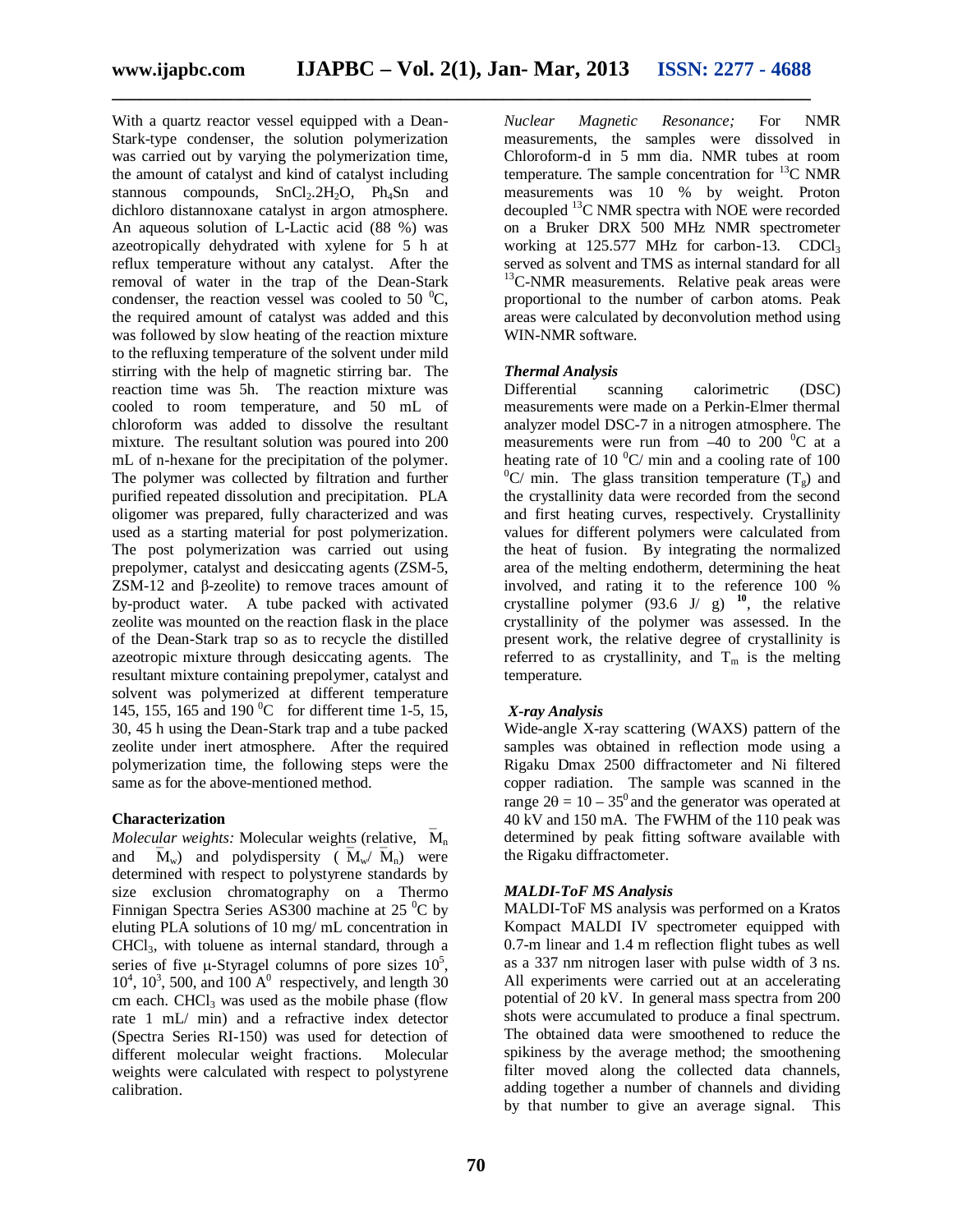smoothening, however, did not eliminate or hide minor signals distinct from the baseline noise. The samples were dissolved in CHCl<sub>3</sub>  $(1 \text{ mg/mL})$  and mixed with matrix (15 mg/mL of tetrahydrofuran) before being dried on the sample plate. 4 hynohyroxy cinnamic acid (CHCA) was used as the matrix. The sample plate was inserted in to the apparatus under a high vacuum (10<sup>-5</sup> Pa).

#### **RESULT AND DISCUSSION**

The prepolymer was prepared by dehydropolycondensation using xylene as a diluent and tin chloride dehydrate  $(SnCl<sub>2</sub>, 2H<sub>2</sub>O)$  as a catalyst. With a quartz reactor vessel equipped Dean-Starktype condenser, 20 gm of 88 % L-LA was azeotropically dehydrated with 40 mL of xylene for 5h at the reflux temperature. Thereafter, the polymerization was carried out at  $145\text{ °C}$  for another 5h, where the concentration of monomer 20gm/40mL and the amount of catalyst was 0.2%. The weight average molecular weight ( $\overline{M}_w$ ) was found to be 3500 and used as starting material for post polymerization.

#### *Solution post polymerization with zeolites*

Table 1 shows the effect of reaction time with different zeolites keeping all other parameters are constant. It was observed that there is an increase of .

molecular weight trend up to 30 h in presence of  $ZSM-5$ ,  $ZSM-12$  and  $\beta$ -zeolites. The molecular weight remains constant even after further increase in reaction time except  $\beta$ -zeolite.  $\beta$ -zeolite is a highsilica large-pore zeolite consisting of unidimentional channels with 12-membered ring pore-openings. The polycondensation system of PLA oligomer involves<br>two thermodynamic equilibria, the two thermodynamic equilibria, the dedydration/hydration equilibrium of ester formation and ring/chain equilibrium of lactide. The absorbed water may be leached out because of large-pore of zeolites and cause degradation of the polymer chain.

#### *Molecular weight determination*

Table 2 shows the effect of catalyst concentration  $(SnCl<sub>2</sub>.2H<sub>2</sub>O)$  on conversion and molecular weight of PLA. The polymerization was carried out at  $145\text{ °C}$ for 30 h where the concentration of PLA oligomers was 4g/10mL and length to diameter ratio of each bed is fixed irrespective zeolites such as ZSM-5, ZSM-12 and β-zeolites in all reactions. The catalyst concentration of  $SnCl<sub>2</sub>.2H<sub>2</sub>O$  was varied keeping all other parameters constant. The maximum values of  $\overline{M}_n$  and  $\overline{M}_w$  are obtained as 20,500 and 30,200 respectively and PDI=1.4. Thereafter the trend leveled off after 0.2 wt %. Similar kind of trend was observed in presence of  $ZSM-12$  and  $\beta$ -zeolites

| <b>Polymer samples</b> | Time (h) | <b>ZSM-12</b> (II) ( $M_w$ )<br>(GPC) | <b>ZSM-5</b> (I) $(M_w)$ (GPC) | . .<br>$\beta$ -Zeolites (III) ( $M_w$ )<br>GPC |
|------------------------|----------|---------------------------------------|--------------------------------|-------------------------------------------------|
| $PLA-0$                |          | 3.500                                 | 3.500                          | 3.500                                           |
| PLA-1                  | 15       | 17.000                                | 29,000                         | 29,000                                          |
| PLA-2                  | 30       | 30,000                                | 30,000                         | 34,000                                          |
| $PLA-3$                | 45       | 22,000                                | 30,500                         | 34,500                                          |

**Table 1: Effect of L-lactic acid polymerization time on various type zeolites**

**\_\_\_\_\_\_\_\_\_\_\_\_\_\_\_\_\_\_\_\_\_\_\_\_\_\_\_\_\_\_\_\_\_\_\_\_\_\_\_\_\_\_\_\_\_\_\_\_\_\_\_\_\_\_\_\_\_\_\_\_\_\_\_\_\_\_\_\_\_\_\_\_\_\_\_**

#### **Xylene as solvent and temperature of the polymerization reaction was 145<sup>0</sup>C**

The maximum  $\overline{M}_n$  and  $\overline{M}_w$  was observed 21,000 and 34,000 in case of  $\beta$ -zeolites using 0.2 wt % of catalyst concentration. The catalyst  $SnCl<sub>2</sub>$ .2H<sub>2</sub>O had a better activity than any other catalysts and the molecular weight of PLA was about 30,000.

Table 3 shows the effect of various the nature of catalysts, the catalyst tetraphenyltin showed about 29,000 Da, whereas dichloro distannoxane was 11,000 Da. Similarly the catalyst  $SnCl<sub>2</sub>·2H<sub>2</sub>O$  had better activity than other two catalyst in presence of ZSM-12 system. The weight average molecular weight ( $\bar{M}_{w}$ ) were 30,000, 27,000 and 24,000 Da respectively due to the corresponding catalyst such as<br>SnCl<sub>2</sub>.2H<sub>2</sub>O, tetraphenyltin and SnCl<sub>2</sub>.2H<sub>2</sub>O, tetraphenyltin and<br>dichlorodistannoxanes. Tin chloride dihydrate Tin chloride dihydrate undergoes self-condensation reaction to form an activated hydrate and hydrochloric acid.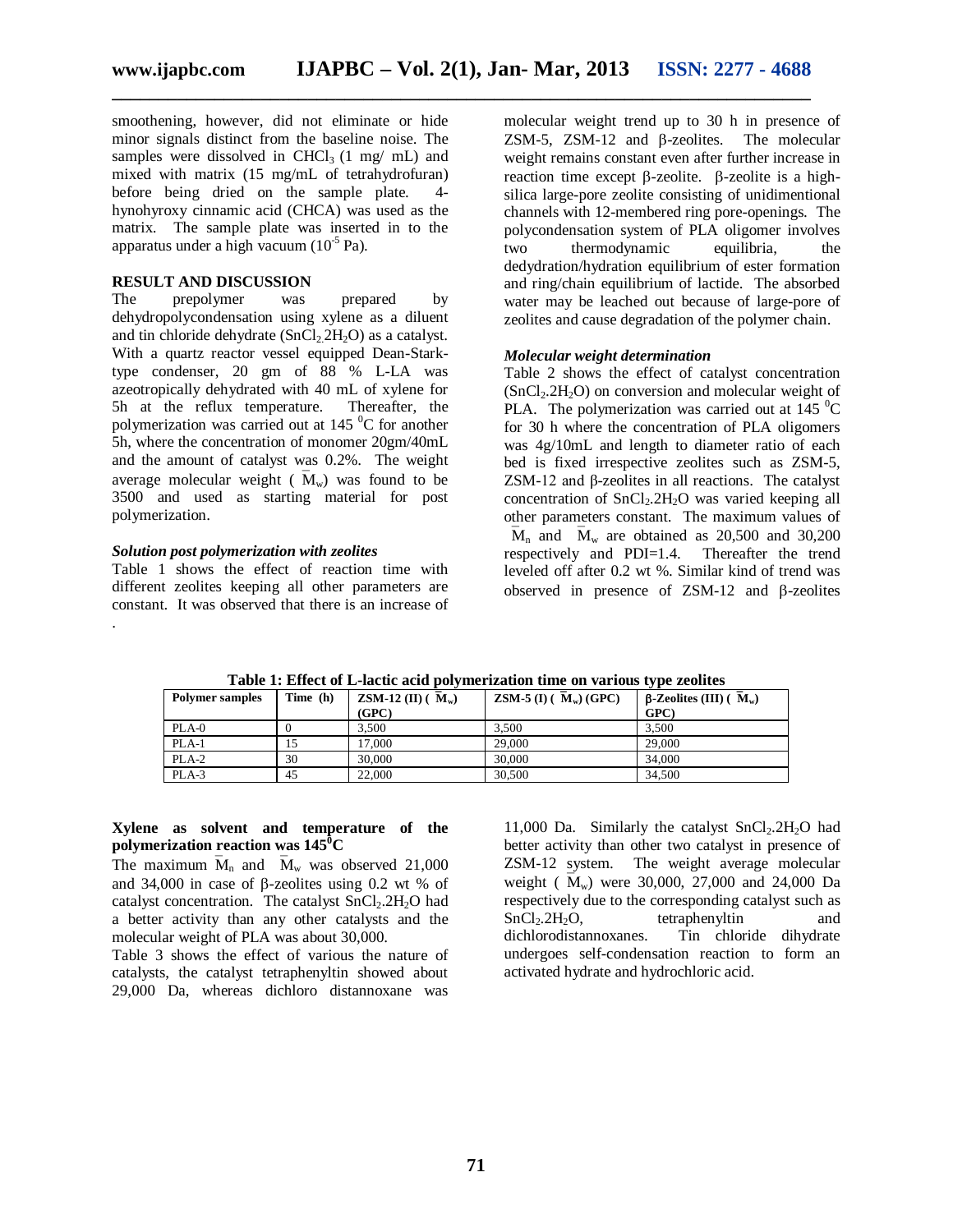| <b>Polymer</b><br>samples | <b>Zeolites</b> | Catalyst<br>Canc <sup>an</sup> | Conv.<br>(%) | $M_n$<br>(NMR) | $M_n$<br>(GPC) | $M_{w}$<br>(GPC) | $%$ cryst<br>powder | $T_m$<br>$(^0C)$ | $T_g$<br>$(\mathbf{C})$ |
|---------------------------|-----------------|--------------------------------|--------------|----------------|----------------|------------------|---------------------|------------------|-------------------------|
|                           |                 | $(wt \, \%)$                   |              |                |                |                  | (XRD)               |                  |                         |
| PLA-4                     | <b>Blank</b>    | A(0.2)                         | 99.1         | 3,570          | 5300           | 11,000           | nd                  | 160.6            | 38.9                    |
| PLA-5                     |                 | A(0.05)                        | 99.2         | nd             | 17,900         | 27,000           | nd                  | 162.3            | 39.2                    |
| PLA-6                     | I               | A(0.1)                         | 99.0         | nd             | 19,400         | 29,000           | nd                  | 165.4            | 38.1                    |
| PLA-7                     | I               | A(0.2)                         | 99.2         | 5,200          | 20,500         | 30,200           | 82.5                | 167.7            | 38.2                    |
| PLA-8                     |                 | A(0.3)                         | 99.3         | nd             | 19,400         | 29,000           | nd                  | 165.2            | 37.9                    |
| PLA-9                     | $\mathbf{I}$    | A(0.05)                        | 98.9         | nd             | 16,400         | 25,000           | nd                  | 161.6            | 35.6                    |
| $PLA-10$                  | $\mathbf{I}$    | A(0.1)                         | 99.0         | nd             | 17,400         | 28000            | nd                  | 164.5            | 37.8                    |
| $PLA-11$                  | $\mathbf{I}$    | A(0.2)                         | 98.7         | 9,500          | 18,200         | 30,000           | 83.0                | 163.7            | 49.6                    |
| <b>PLA-12</b>             | $\mathbf{I}$    | A(0.3)                         | 98.6         | nd             | 17,500         | 26,000           | nd                  | 161.8            | 43.0                    |
| $PLA-13$                  | Ш               | A(0.05)                        | 99.3         | nd             | 16,000         | 24,000           | nd                  | 164.8            | 41.9                    |
| $PLA-14$                  | Ш               | A(0.1)                         | 99.4         | nd             | 18.500         | 28,000           | nd                  | 163.3            | 41.0                    |
| $PLA-15$                  | Ш               | A(0.2)                         | 99.6         | 18,200         | 21,000         | 34,000           | 84.0                | 167.7            | 52.7                    |
| $PLA-16$                  | Ш               | A(0.3)                         | 98.5         | nd             | 19,000         | 29,000           | nd                  | 169.5            | 40.5                    |

**Table 2: Dehydropolycondensation of L- lactic acid prepolymer using various catalyst concentrations**

#### **I: ZSM-5, II: ZSM-12, III: β-zeolite and A: SnCl2.2H2O. Xylene as solvent and temperature of**  the polymerization was  $145 \text{ }^0C$ .

The terminal carboxylic group of the L-lactic acid oligomers reacts with hydroxyl group of activated hydrate to produce water and the product. The hydroxyl terminal group of L-lactic acid oligomers should be coordinated towards the reaction center to show that condensation may be induced around the metal such as tin to form polymer having esterlinkage and activated hydrate form. It can be thought that the dehydropolycondensation proceeds via such a cycle.

The dehydropolycondensation reaction was carried out in presence of ZSM-5 with variation of  $SnCl<sub>2</sub>.2H<sub>2</sub>O$  catalyst. The remarkable increase in the molecular weight was observed in comparison with PLA synthesized in solution polymerization without using zeolite. The  $\overline{M}_{w}$  value of PLA increased from 27,000 to 30,200 with increase in  $SnCl<sub>2</sub>·2H<sub>2</sub>O$ concentration, from 0.05 to 0.2 wt % and thereafter decreases. Two diffraction maxima, characteristic of the α-crystal cell of PLA, were observed at  $2θ$  angles of 16.8 and  $19.2^{\circ}$ . The degree of crystallinity calculated from XRD was 80 %. Similarly in the presence of ZSM-12, the  $\overline{M}_{w}$  of PLA increased from  $25,000$  to  $30,000$  with increase in  $SnCl<sub>2</sub>·2H<sub>2</sub>O$ concentration from 0.05 to 0.2 wt % and decreases further increase of catalyst concentration. The degree of crystallinity calculated from XRD was 79 %. PLA

obtained using β-zeolite showed an increase of  $\overline{M}_w$ from 24,000 to 34,000 with increase in catalyst concentration and decreases further increment of catalyst. ZSM-5, ZSM-12 and β-zeolite have pore size as ZSM-5 (5.6 x 5.3  $A^0$ )  $\Leftrightarrow$  (5.5 x 5.1  $A^0$ ), ZSM-12 (5.6 x 6.0 A<sup>0</sup>) and β-zeolite (7.6 X 6.4 A<sup>0</sup>  $\Leftrightarrow$  5.5 X 5.5 A<sup>0</sup>), ZSM-5 (Si/Al = 100), ZSM-12 (Si/Al = 60) and  $\beta$ -zeolite (Si/Al=25). The amount of acid site is greater in  $\beta$ -zeolite in comparison with ZSM-5 and ZSM-12. ZSM-5 is considered that 10-oxygen– member-ring medium pore channels get saturated as polymerization proceeds even though zeolites is the most effective drying agent to reduce the by product water. On the other hand, in case of ZSM-12 having 12-oxygen member-ring large-pore structures showed the similar kind of trend as ZSM-5. The highest molecular weight obtained using  $\beta$ -zeolite must be ascribed to its three dimensional large-pore (12 oxygen-member-ring) channels without super cages. It is obvious that the pore structure like  $\beta$ -zeolite and the amount of acid site is necessary effective polymerization of PLA oligomers to high molecular weight PLA.

Table 4 showed the effect of solvents i.e. polar and nonpolar solvents. The solvent decaline at 190 $\mathrm{^{0}C}$ showed the high molecular weight  $\overline{M}_n$  18,000 and  $\overline{M}_{w}$  35,000 (PLA-15). In presence of diphenyl ether (polar solvent) in 2 h the molecular weight was obtained  $\overline{M}_n$  4000 and  $\overline{M}_w$  14,000. After 2 h polymerization in diphenyl ether gives colored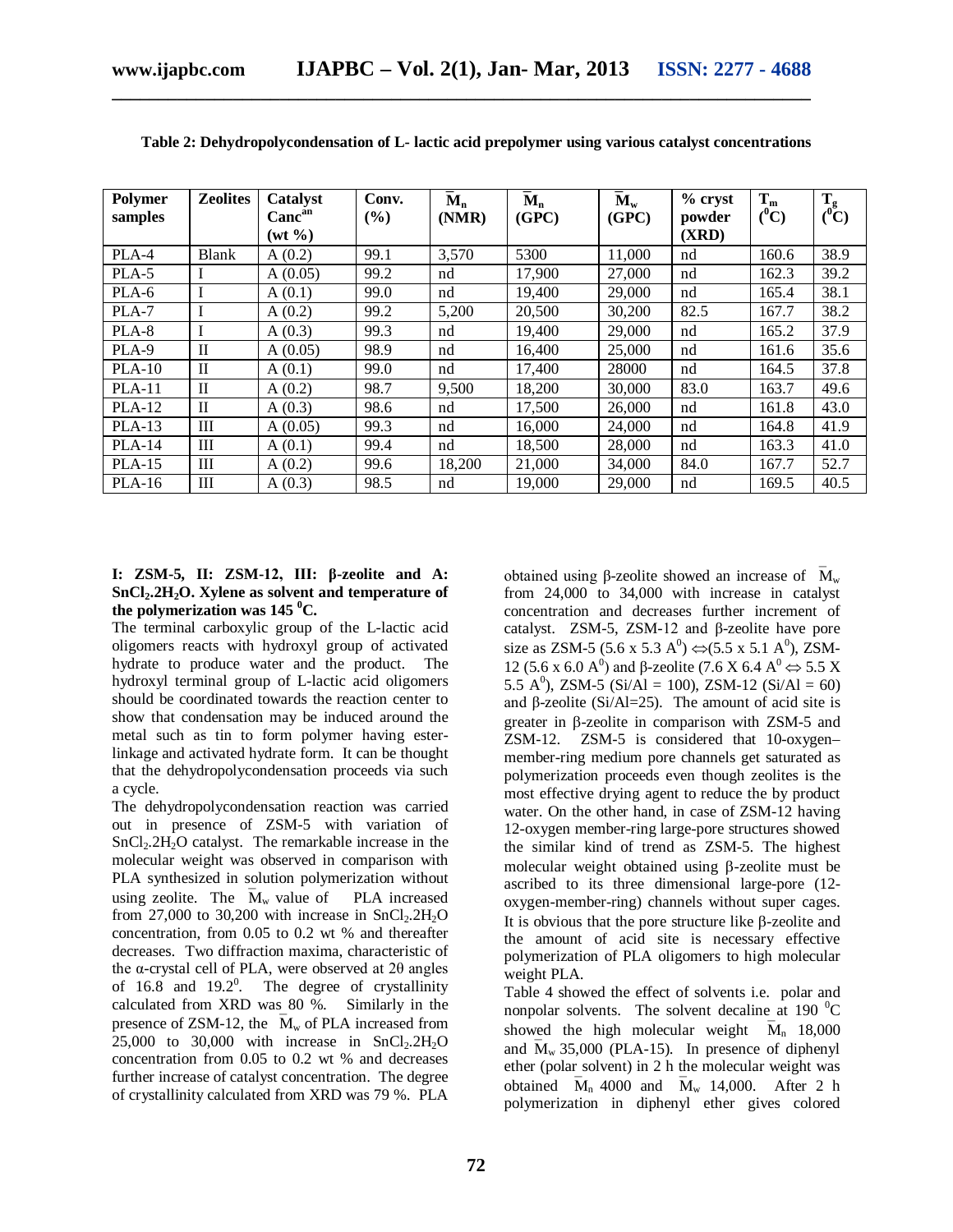polymer. The solvent mesitylene at  $165\,^0C$ , showed the molecular weight  $\overline{M}_n$  11,000 and  $\overline{M}_w$  35000 and the PDI was 3.0 and anisole shows the number average molecular weight 4,500 and weight average molecular weight 8,000 at 155 $\mathrm{^{0}C}$ .

| Polymer<br>samples | <b>Zeolites</b> | <b>Catalyst</b><br>and<br>concentration<br>variation<br>$(wt \, \%)$ | Conv.<br>$($ %) | $\overline{\mathbf{M}}_{n}$<br>(NMR) | $\mathbf{\bar{M}}_{n}$<br>(GPC) | $\mathbf{\overline{M}_{w}}$<br>(GPC) | cryst<br>powder<br>(XRD) | $T_m$<br>$(^0\mathrm{C})$ | m<br>$\mathbf{I}_{g}$<br>$(^0\mathrm{C})$ |
|--------------------|-----------------|----------------------------------------------------------------------|-----------------|--------------------------------------|---------------------------------|--------------------------------------|--------------------------|---------------------------|-------------------------------------------|
| PLA-5              |                 | A(0.2)                                                               | 99.2            | nd                                   | 20,500                          | 30,200                               | 83.0                     | 167.7                     | nd                                        |
| <b>PLA-17</b>      |                 | B(0.2)                                                               | 98.3            | 9,330                                | 19.700                          | 29,000                               | nd                       | 165.5                     | 53.9                                      |
| $PLA-18$           |                 | C(0.2)                                                               | 98.3            | nd                                   | 9.700                           | 11,000                               | nd                       | 163.8                     | 53.2                                      |
| $PLA-11$           | П               | A(0.2)                                                               | 98.7            | nd                                   | 18,200                          | 30,000                               | 83.0                     | 163.7                     | 49.6                                      |
| <b>PLA-19</b>      | $\mathbf{I}$    | B(0.2)                                                               | 98.2            | 6,300                                | 16,700                          | 27,000                               | nd                       | 161.2                     | 51.6                                      |
| <b>PLA-20</b>      | П               | C(0.2)                                                               | 98.5            | 19,500                               | 16.700                          | 24,000                               | nd                       | 163.2                     | 51.3                                      |
| $PLA-15$           | Ш               | A(0.2)                                                               | 99.6            | nd                                   | 21,000                          | 35,000                               | 83.0                     | 167.7                     | 52.7                                      |
| $PLA-21$           | Ш               | B(0.2)                                                               | 98.5            | 6.100                                | 20,000                          | 30,000                               | nd                       | 165.7                     | 54.3                                      |
| <b>PLA-22</b>      | Ш               | C(0.2)                                                               | 99.4            | 5,000                                | 19,500                          | 28,000                               | nd                       | 165.3                     | 55.0                                      |

**Table 3: Effect of catalyst concentration on the dehydropolycondensation of L-lactic acid**

**\_\_\_\_\_\_\_\_\_\_\_\_\_\_\_\_\_\_\_\_\_\_\_\_\_\_\_\_\_\_\_\_\_\_\_\_\_\_\_\_\_\_\_\_\_\_\_\_\_\_\_\_\_\_\_\_\_\_\_\_\_\_\_\_\_\_\_\_\_\_\_\_\_\_\_**

**I:ZSM-5, II: ZSM-12, III: β-zeolite , A: SnCl2.2H2O, B: dichloro distannoxane and C: tetraphenyltin. Xylene as solvent and temperature of the polymerization was 145<sup>0</sup>C.**

The reaction time for PLA-23 to PLA-26 was 15 h. Table 5 shows the effect of time in a solvent (decaline) at very high temperature 190 $^{0}$ C. The high molecular weght i.e  $M_n = 24,000$  and  $M_w = 42,000$ were obtained in case of PLA-33. The molecular weight increased from PLA-29 to PLA-33 and decreased thereafter in PLA-34 due to backbiting reaction. The GPC curve of PLA-29 to PLA30 and PLA-31, PLA-32, PLA-33 and PLA-34 was shown in Figure 2.

|  |  |  | Table 4: Effect of solvent (polar and nonpolar) on the dehydropolycondensation of L- lactic acid |
|--|--|--|--------------------------------------------------------------------------------------------------|
|--|--|--|--------------------------------------------------------------------------------------------------|

| Polymer<br>samples | Solvent | <b>Temperature</b><br>$(^0\mathrm{C})$ | <b>Time</b><br>(h) | Conv.<br>$(\% )$ | $M_n$<br>(NMR) | $M_n$<br>(GPC) | $M_{w}$<br>(GPC) | $T_m$<br>$(^0C)$ | Tg<br>$(^0\mathrm{C})$ |
|--------------------|---------|----------------------------------------|--------------------|------------------|----------------|----------------|------------------|------------------|------------------------|
| <b>PAL-23</b>      | Е       | 145                                    | 15                 | 98.5             | Nd             | 17,000         | 29,000           | 144.5            | 48.4                   |
| <b>PAL-24</b>      | F       | 154                                    | 15                 | 99.0             | 3.800          | 4.500          | 8.000            | 164.2            | 51.0                   |
| <b>PAL-25</b>      | G       | 165                                    | 15                 | 99.4             | 25,000         | 11,000         | 34,000           | 151.7            | 43.3                   |
| <b>PAL-26</b>      | Н       | 190                                    | 15                 | 99.2             | Nd             | 18,000         | 35,000           | nd               | 45.3                   |
| <b>PAL-27</b>      |         | 190                                    |                    | 99.4             | 9,600          | 4,000          | 14.000           | 115.2            | 37.7                   |
| <b>PAL-28</b>      |         | 190                                    |                    | 99.1             | Nd             | 2.400          | 8,200            | 137.5            | 33.0                   |

E-xylene, F- anisole, G- mesitylene, H-decaline, I-diphenyl eyher and nd- not detected**.**

#### *Thermal characterization*

Result of thermal characterizations are shown in Table 2 to Table 5. The values of  $T_g$  and  $T_m$ followed the similar trend like molecular weight. The maximum values of  $T_g$  and  $T_m$  are 55.5 and 169.7  $\mathrm{^{0}C}$  respectively (Table 2). Table 3 showed the maximum values of  $T_g$  and  $T_m$  are 55.0 and 167.7 <sup>o</sup>C respectively. Table  $\tilde{4}$ .4 shows the maximum T<sub>s</sub> and  $T_m$  values are 51.0 and 164.2 <sup>0</sup>C (PLA-24). The glass transition temperature  $(T<sub>g</sub>)$  of the polymers varied from 54.3 to 42.2  $\mathrm{^0C}$  (Table 4.5). The melting temperature  $(T_m)$  of the polymers varied from 139.7 to 159.8  $\mathrm{^0C}$ , and thermograms are all shown in Figure 3 and 4.

The degree of crystallinity was calculated from powder XRD patterns and are shown in Figures 5 to 7 and the values are tabulated in Table 2, Table 3 and Table 5. Typically, the degree of crystallinity was found between 83% to 78 % except in case of PLA-33 and PLA-34, which were abnormally low. These could be due to racemization of L-LA to D-LA and its copolymerization.**<sup>11</sup>**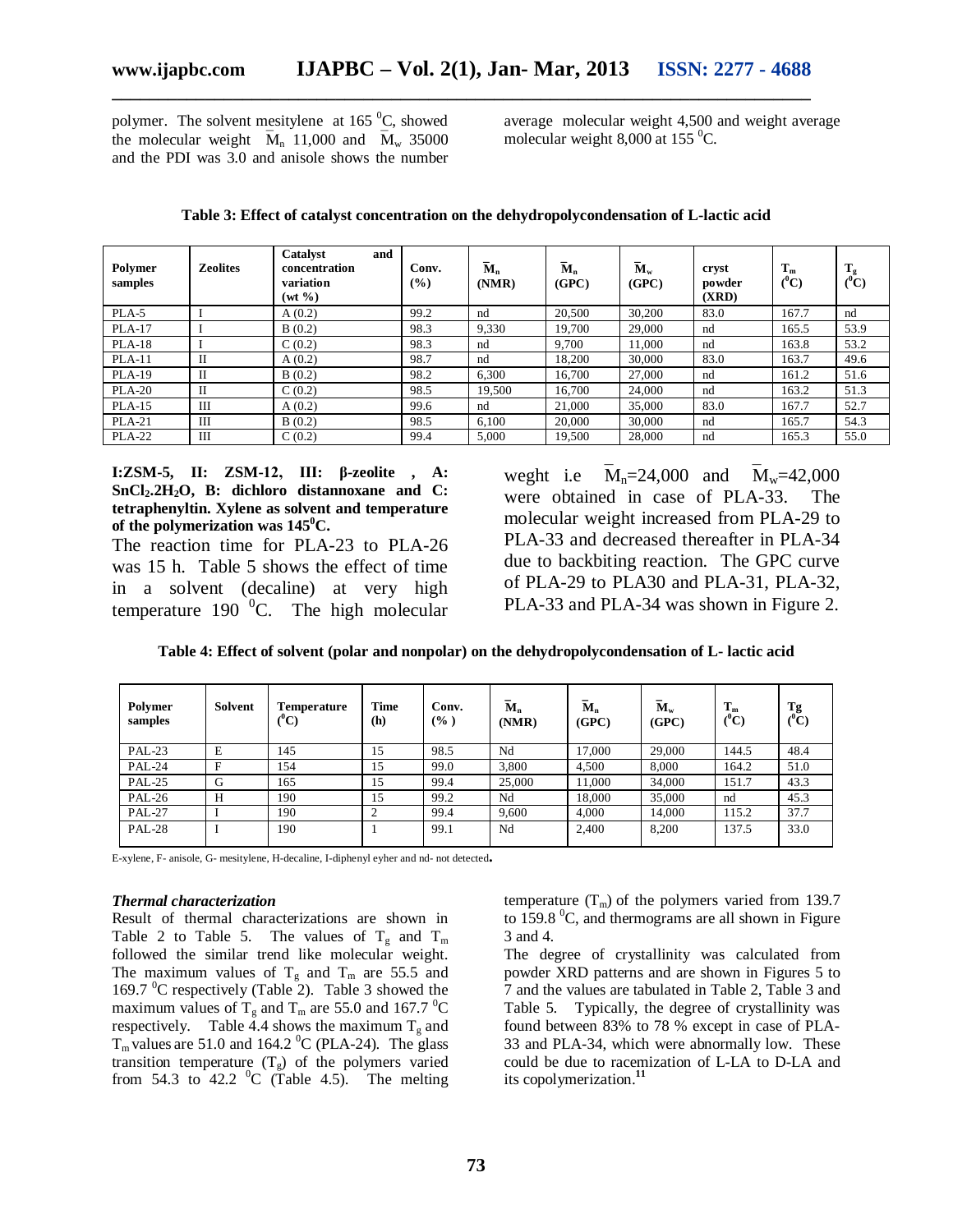

**Fig. 2: SEC elugrams of PLA oligomers (a) PLA-29, (b) PLA-30, (c) PLA-31, (d) PLA-32, (e) PLA-33 and (f) PLA-34**

*End group analysis by <sup>13</sup>C NMR:* <sup>13</sup>C NMR has been utilized as a useful tool for determining the number average molecular weight,  $\overline{M}_n$  quantitatively. Besides end group determination, this technique has also been used for the determination of residual L, Llactic acid, lactide formed due to unzipping of chain ends **12, <sup>13</sup>** , and the optical purity of the polymer. In

the present study, NMR was used to determine end groups, residual lactic acid, lactide and stereosequence of poly (lactic acid) in PLA samples. For this purpose the PLAs were prepared by using various parameters such as catalyst concentration, reaction time, reaction temperature variation are shown in Table 2, Table 3, Table 4 and Table 5.



**Fig. 3: DSC thermograph showing melting temperature of PLA oligomers (a) PLA-29, (b) PLA-30, (c) PLA-31, (d) PLA-32, (e) PLA-33 and (f) PLA-34**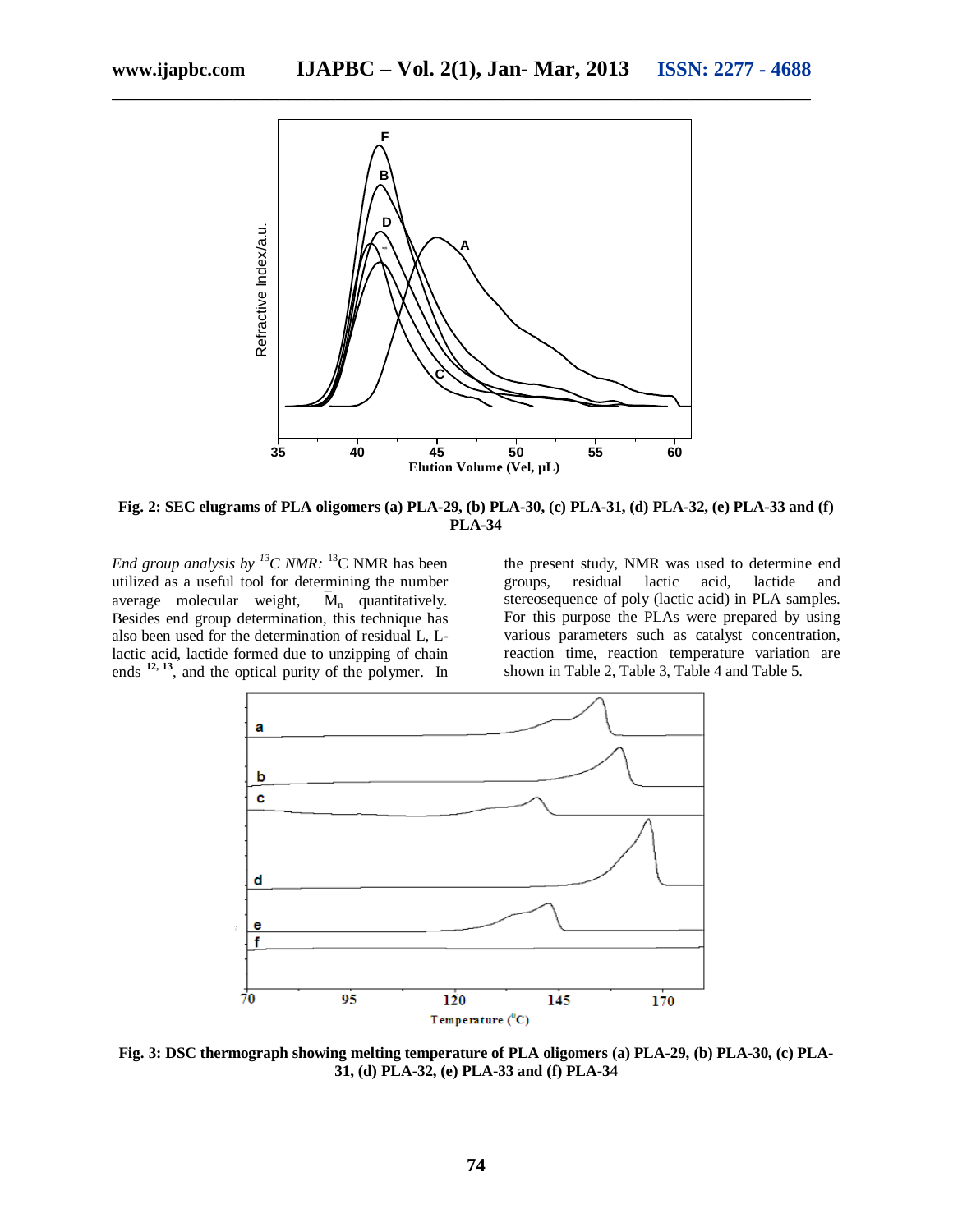The spectra of oligomers, PLA-4, PLA-1 and PLA-15 are shown in Figure 8. The peaks appearing from 169.23 to 169.70 ppm are due to ester carbonyl groups and peaks arising from 172.9 to 173.4 ppm are due to carboxylic acid end functional groups. The accuracy of degree of polymerization (DPn) estimate, which was same in two consecutive NMR measurements. There are no peaks due to lactide in these polymers. In the spectrum of PLA-29, PLA-30, PLA-31, PLA-32, PLA-33 and PLA-34 (Figure 9), the peaks for ester carbonyl groups and the carboxylic acid end groups were assigned 169.13

to169.72 ppm and 172.9 to 173.5 ppm respectively. The DPn and  $\overline{M}_n$  were calculated in same way by taking the ratio of these two signals and the values were depicted in Table 5. In the Figure 10,  $^{13}$ C NMR spectra of PLA-24 and PLA-25 showed the effect of solvents (polar and nonpolar solvent) presented in Table 4. PLA-24 was prepared in anisole at 15 h and the polymerization temperature was  $154 \text{ }^{\circ}$ C. The spectrum showed the NMR assignments ranges from 169.07 to 169.55 ppm for ester carbonyl groups.



**Fig. 4: DSC thermogram showing glass temperature of PLA oligomers (a) PLA-29, (b) PLA-30, (c) PLA-31, (d) PLA-32, (e) PLA-33 and (f) PLA-34**



**Fig. 5: XRD pattern of PLA oligomers (a) PLA-15, (b) PLA-19 and (c) PLA-20**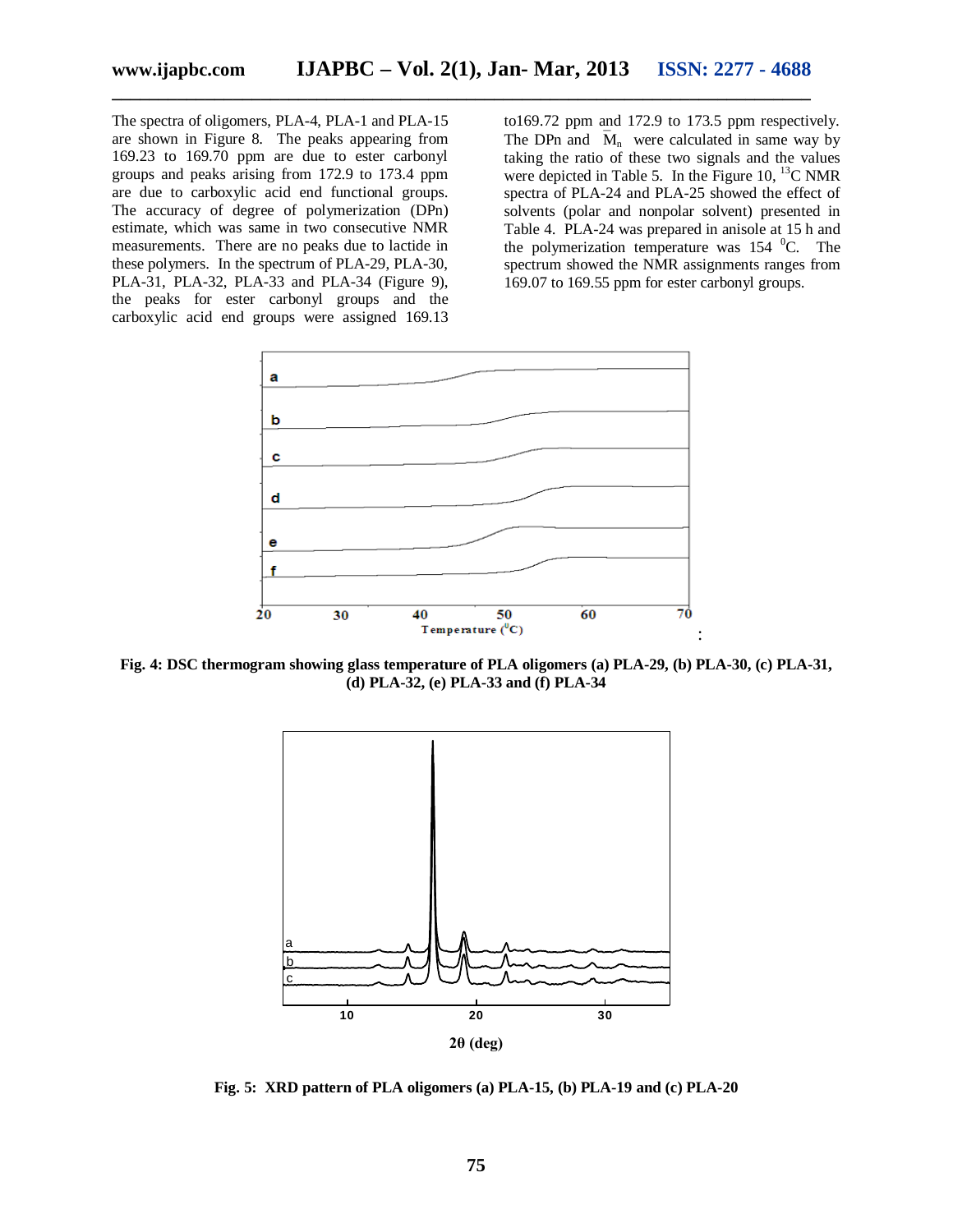| Polymer<br>samples | <b>Time</b><br>(h) | Conv.<br>(%) | $M_n$<br>(NMR) | $M_n$<br>(GPC) | $M_{w}$<br>(GPC) | % cryst<br>powder<br>(XRD) | $T_m$<br>$(^{\circ}C)$ | $T_c$<br>$({}^{\circ}C)$ |
|--------------------|--------------------|--------------|----------------|----------------|------------------|----------------------------|------------------------|--------------------------|
| <b>PAL-29</b>      |                    | 98.8         | 3.900          | .700           | 2.900            | 83.0                       | 155.0                  | 42.2                     |
| <b>PAL-30</b>      |                    | 99.0         | 4.770          | 4.500          | 8.000            | 78.0                       | 159.8                  | 48.5                     |
| <b>PAL-31</b>      |                    | 99.1         | nd             | 11,000         | 34,000           | nd                         | 139.7                  | 49.1                     |
| <b>PAL-32</b>      |                    | 99.3         | 4.900          | 18.000         | 35,000           | 76.5                       | 152.2                  | 54.3                     |
| <b>PAL-33</b>      |                    | 99.2         | nd             | 24,000         | 42,000           | 48.2                       | 143.2                  | 46.3                     |
| <b>PAL-34</b>      | 15                 | 98.3         | 14,000         | 18.000         | 35,000           | 5.0                        | nd                     | 45.3                     |

**Table 5: Effect of reaction time on the dehydropolycondensation of L-lactic acid in decaline**

nd- not detected and polymerization reaction temperature 190 °C.

The peak value for carboxylic acid was appeared at 172.8 ppm. The number average molecular weight  $(\overline{M}_n)$  of the polymer sample was 3,800. The PLA-25 was synthesized in mesitylene, polymerization temperature was  $165<sup>0</sup>C$  and reaction time was same as PLA-24. The peaks for ester carbonyl group and carboxylic end group were assigned at 169.24 to 169.57 ppm and 172.9 ppm respectively, the calculated  $\overline{M}_n$  was 10,500. The proportion of formed lactide in PLA-24 was determined by

calculating the integral ratio of peaks for lactone carbonyl and ester carbonyl, and the value was found 0.5 mol %. In the spectrum (Figure 11), PLA-27 and PLA-28 were synthesized in diphenyl ether and reaction temperature was  $190 \, \text{°C}$ . The polymerization time was 1 h and 2 h respectively. Assignments for ester carbonyl ranges from 169.12 to 169.67 pmm were depicted in Table 4 and carboxylic end groups were appeared at 173.1 ppm. The calculated  $\overline{M}_n$  was 2,200 and 9,600 respectively.



**2θ (deg) Fig. 6: XRD pattern of PLA oligomers (a) PLA-30, (b) PLA-33 and (c) PLA-34**



**2θ (deg) Fig. 7: XRD pattern of PLA oligomers (a) PLA-27 and (b) PLA- 28**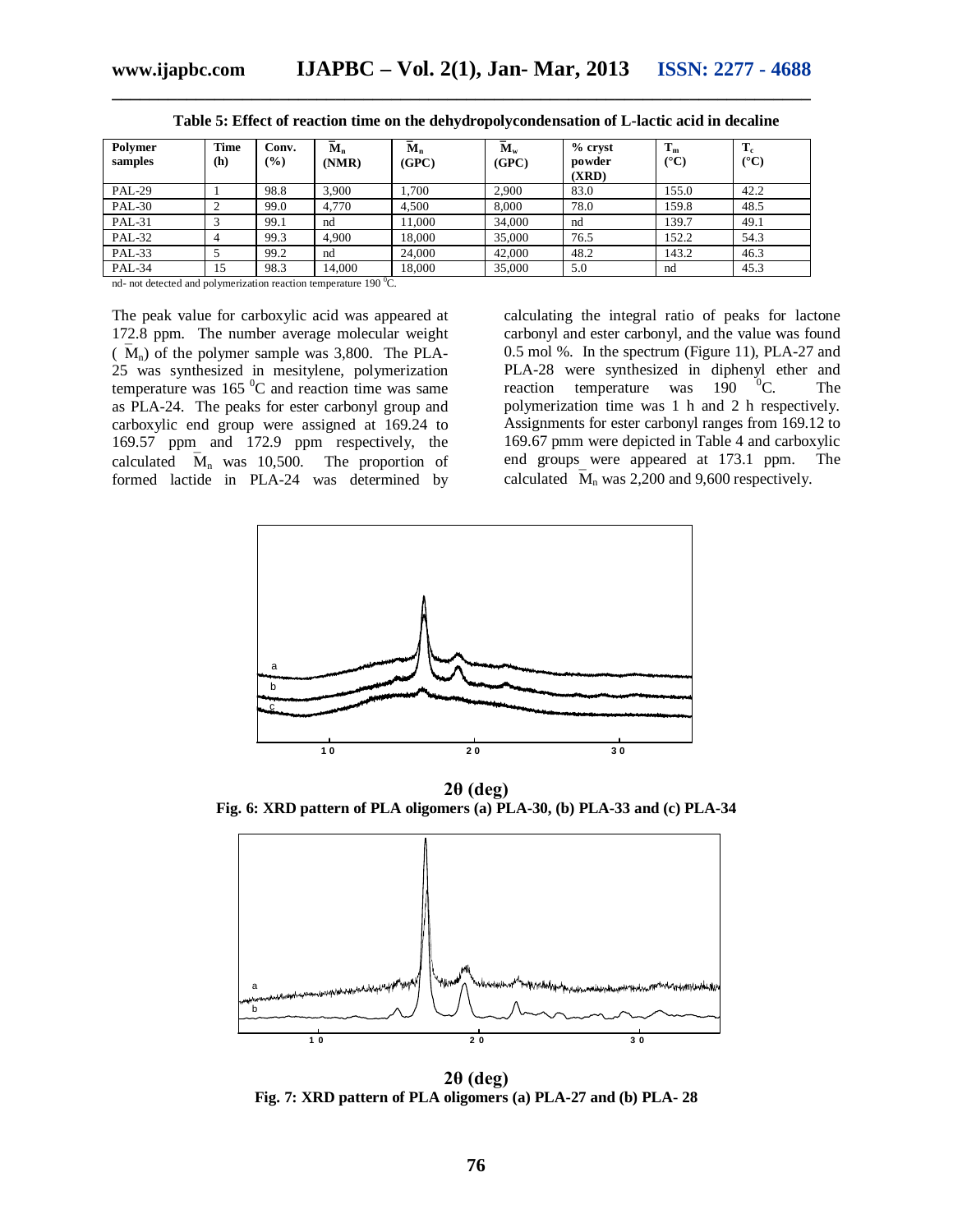

**Fig. 8: <sup>13</sup>C NMR spectra (500 MHz) around carbonyl (ester), carbonyl (acid) and carbonyl (lactide) areas of PLA oligomers (a) PLA-4, (b) PLA-1 and (c) PLA-15**



**Fig. 9: <sup>13</sup>C NMR spectra (500 MHz) around carbonyl (ester), carbonyl (acid) and carbonyl (lactide) areas of PLA oligomers (a) PLA-29, (b) PLA-30, (c) PLA-31, (d) PLA-32 (e) PLA-33 and (f) PLA-34**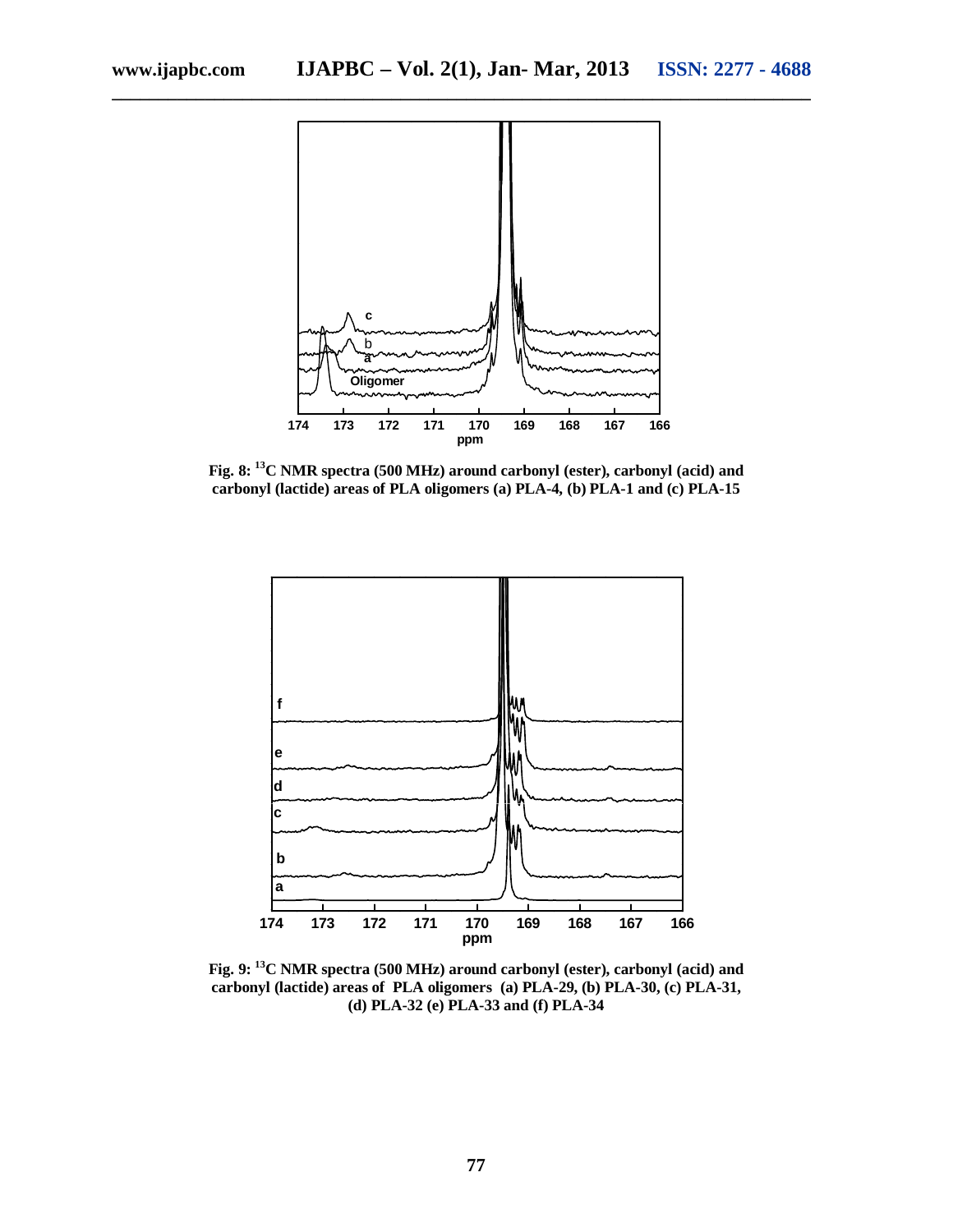

**Fig. 10: <sup>13</sup>C NMR spectra (500 MHz) around carbonyl (ester), carbonyl (acid) and carbonyl (lactide) areas of PLA oligomers (a) PLA-24 and (b) PLA- 25**



**Fig. 11: <sup>13</sup>C NMR spectra (500 MHz) around carbonyl (ester), carbonyl (acid) and carbonyl (lactide) areas of PLA oligomers (a) PLA-27 and (b) PLA- 28**

#### *MALDI-TOF MS Analysis*

MALDI-ToF MS technique has employed for the determination of molecular weight of synthetic polymer chains as well as determination of their end groups. **<sup>14</sup>**

Low molecular weight polymers (oligomers) are amenable to analysis by MALDI-ToF. The identification and quantification of end groups becomes very important if the polymer have very high molecular weight. There are several analytical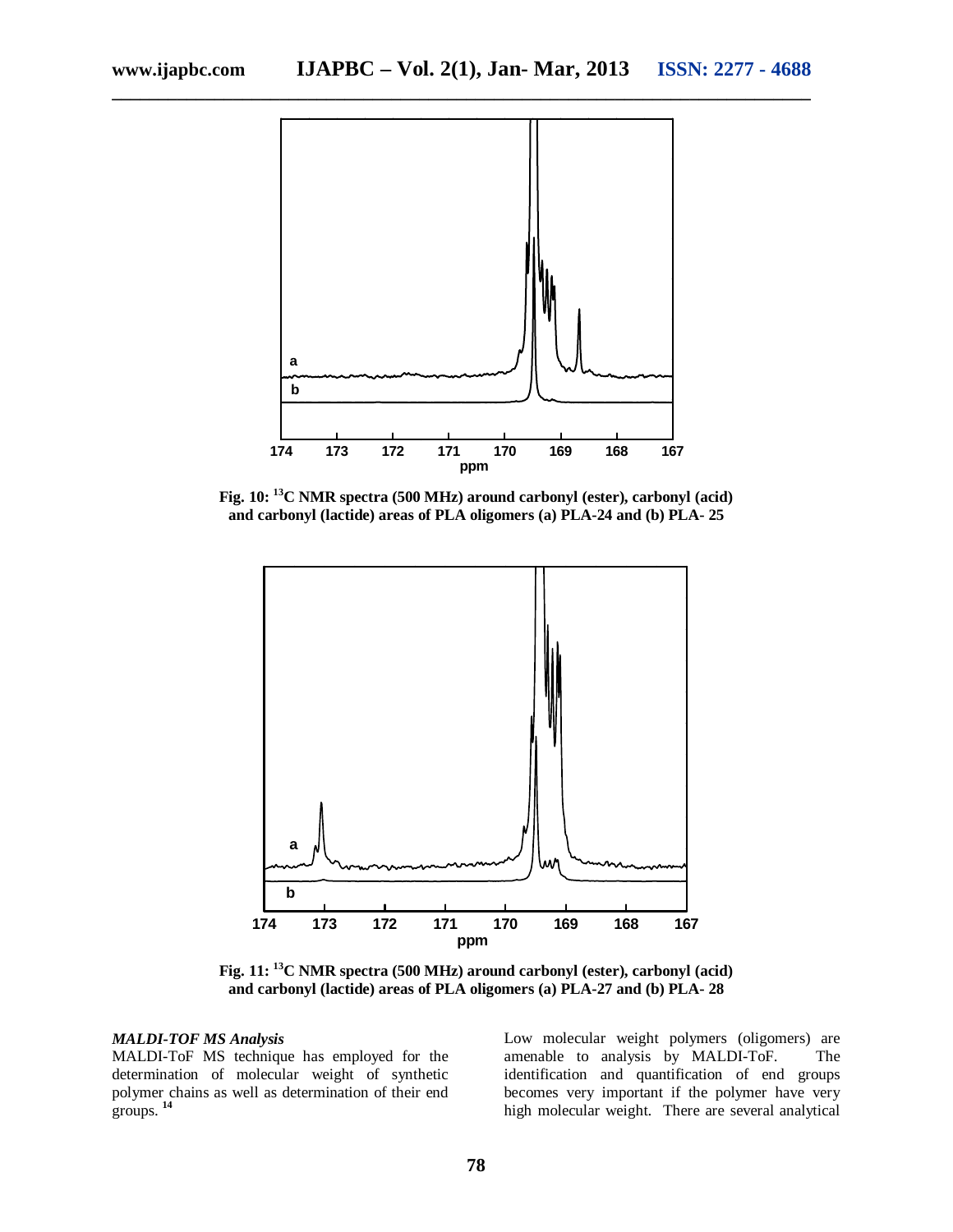tools for end group determination techniques such as NMR, titration method etc. NMR is an accurate as well as quantitative technique.

However, it has detector sensitivity limitation. Titration (for carboxylic acid end groups) is not feasible for aliphatic polyester, which undergoes main chain hydrolysis under this condition. MALDI-ToF MS can detect all end groups and impurities with a high level of sensitivity. However, quantification is difficult by using this technique.

The result of the analysis is shown in Figure 12 reports the MALDI-ToF mass spectrum of PLA.13 The oligomer was found to contain chain terminated by –OH on one side and –COOH on the other. The MALDI-ToF spectrum is dominated by series of intense peaks ranging from mass 617.23 to 1769.62 Da, corresponding to sodiated adduct molecular ion of type  $H$ - [-O-CH (CH<sub>3</sub>) CO] <sub>n</sub>-OH-----Na<sup>+</sup>,  $(mass.72.$ on+18+23), where n is found to be ranging from 7 to 24 being the mass number of sodium (Na)

ion that formed the adduct molecular ion. The spectrum shows other peaks of lower intensities, which described as potassiated ions  $(K^+$  adduct molecular ions, mass  $= 72.0n+ 18+ 39$ , see peaks at 849, 921 and 1137 Da respectively.

Figure 13 shows the MALDI ToF spectrum of PLA-4. The most intense peak belonging to this series corresponding to oligomers with  $n = 11$  to 20 in the spectrum. The spectrum also shows the potassiated ions (mass =  $72.0n + 39+18$ ). see peaks from 1064 to 1279 Da). Figure 14 shows MALDI ToF spectrum of PLA-24 as expected and the spectrum shows a series of intense peak ranging from 832 to 1479 Da corresponds to sodiated adduct molecular ions (mass  $= 72.0n+ 18+ 23$ , where n is found to ranging from 11 to 20. The spectrum also shows the potassiated ions (mass= $72.0n+39=18$ , see peaks from 832.40 to 1493.0). The spectrum shows some other mass series of lower intensity.



**Fig. 12: MALDI ToF spectrum of PLA prepolymer**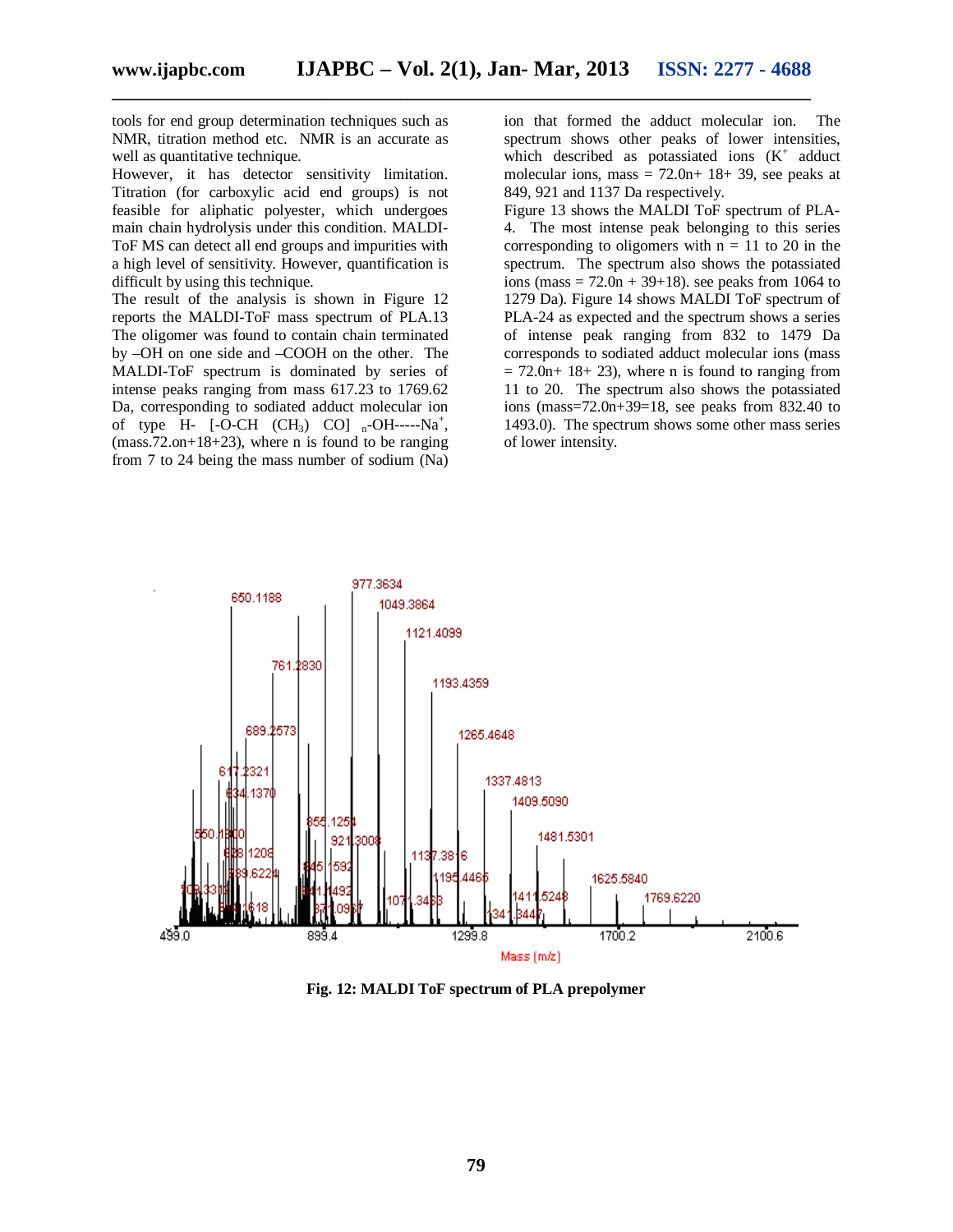

**Fig. 13: MALDI ToF spectrum of PLA-4**

Figure 15 shows MALDI ToF spectrum of PLA-25. The most intense peaks ranging from 526 to 1102 Da correspond to sodiated cyclic oligomer molecular ions where n range 7 to 15. The potassiated ions that appear in the region from 687 to 1263 Da are also of the cyclic oligomers present in this sample.

MALDI ToF mass spectrum shows a series of peaks ranging from 687 to1335 Da correspond to sodiated

adductmolecular ions  $(72n+18+23)$ , where n is found to ranging from 9 to 18. Some other peaks of lower intensity shows the impurity profile of lactic acid present in end groups. The MALDI ToF spectrum of PLA-26 (Figure 16) shows the intense inset ranging from 527 to1246 Da corresponds to macrocyclic end group with sodiated molecular ions having masses  $(72,0n + 23)$  and  $(72.0n + 39)$ , respectively.



**Fig. 14: MALDI ToF spectrum of PLA-24**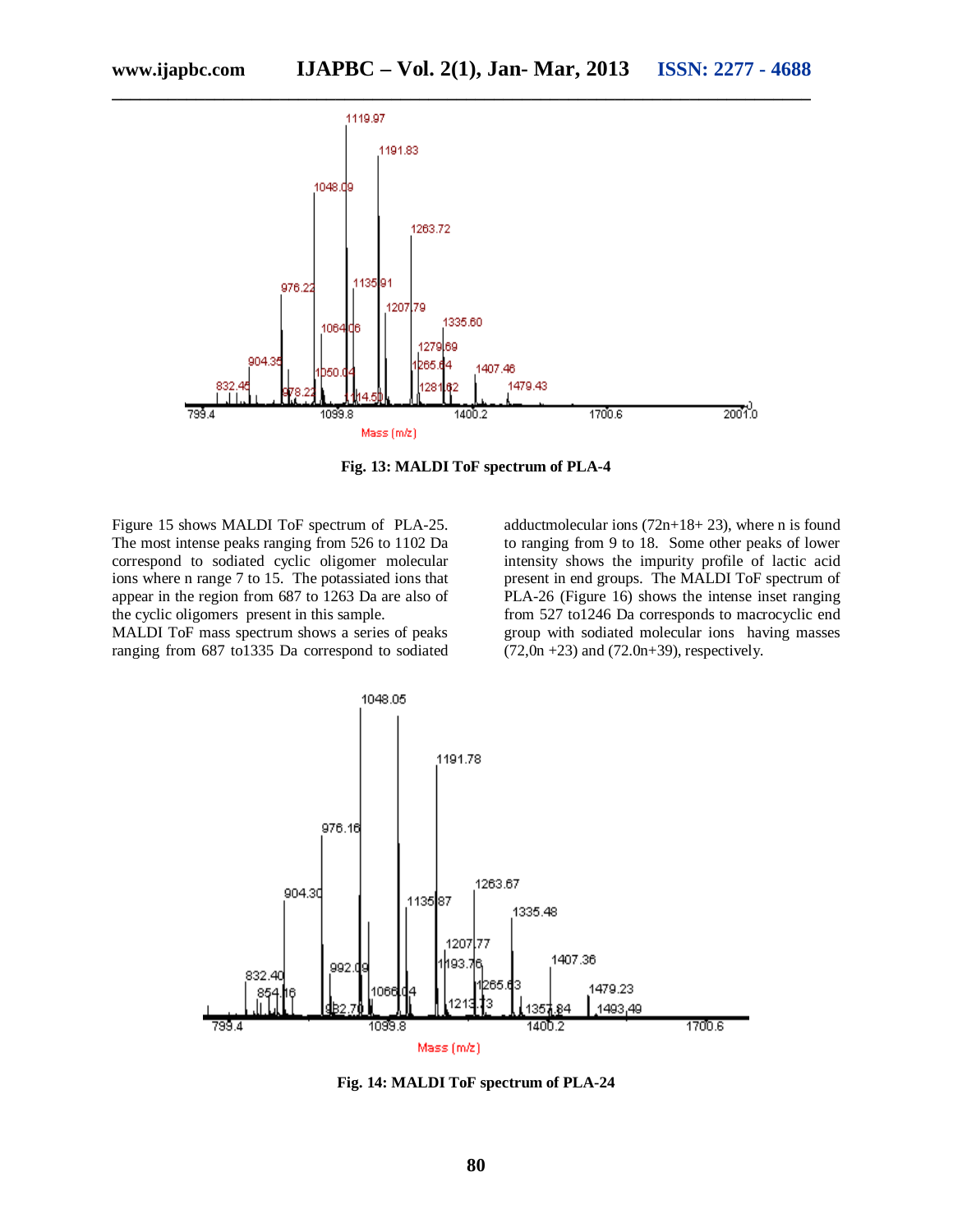The intensity of peaks due to cyclic compound fall sharply at higher molecular masses. The peaks ranging form 545 to 1121 is arising from sodiated molecular ions of linear polymer chains. The sample expected to be formed by oligomers bearing –COCH<sub>3</sub> and –OH as terminal groups, corresponding to a general formula CH3-CO-[-O-CH(CH3)-CO]-OH---- Na+, shows peak in this region have molecular mass  $(72.0n+60+23)$ .

MALDI-TOF spectrum of PLLA oligomer (PLA-27) is shown in Figure 17. The mass spectrum of PLA- 27 have both cyclic and linear polymer molecular ions with Na+ adduct and K+ adduct.

MALDI-TOF spectrum of PLLA oligomer (PLA-33) is shown in Figure 18. The spectrum shows both linear and cyclic polymer chains with sodiated and potassiated molecular ions having masses (72.0n+23 and 72.0n +39). The sample expected to be formed by oligomers bearing  $-COCH<sub>3</sub>$  and  $-OH$  as terminal groups, corresponding to a general formula CH3-CO- [-O-CH(CH3)-CO]-OH----Na+, shows peak in this region have molecular mass (72.0n+60+23).



**Fig. 15: MALDI ToF spectrum of PLA-25**



**Fig. 16: MALDI ToF spectrum of PLA-34**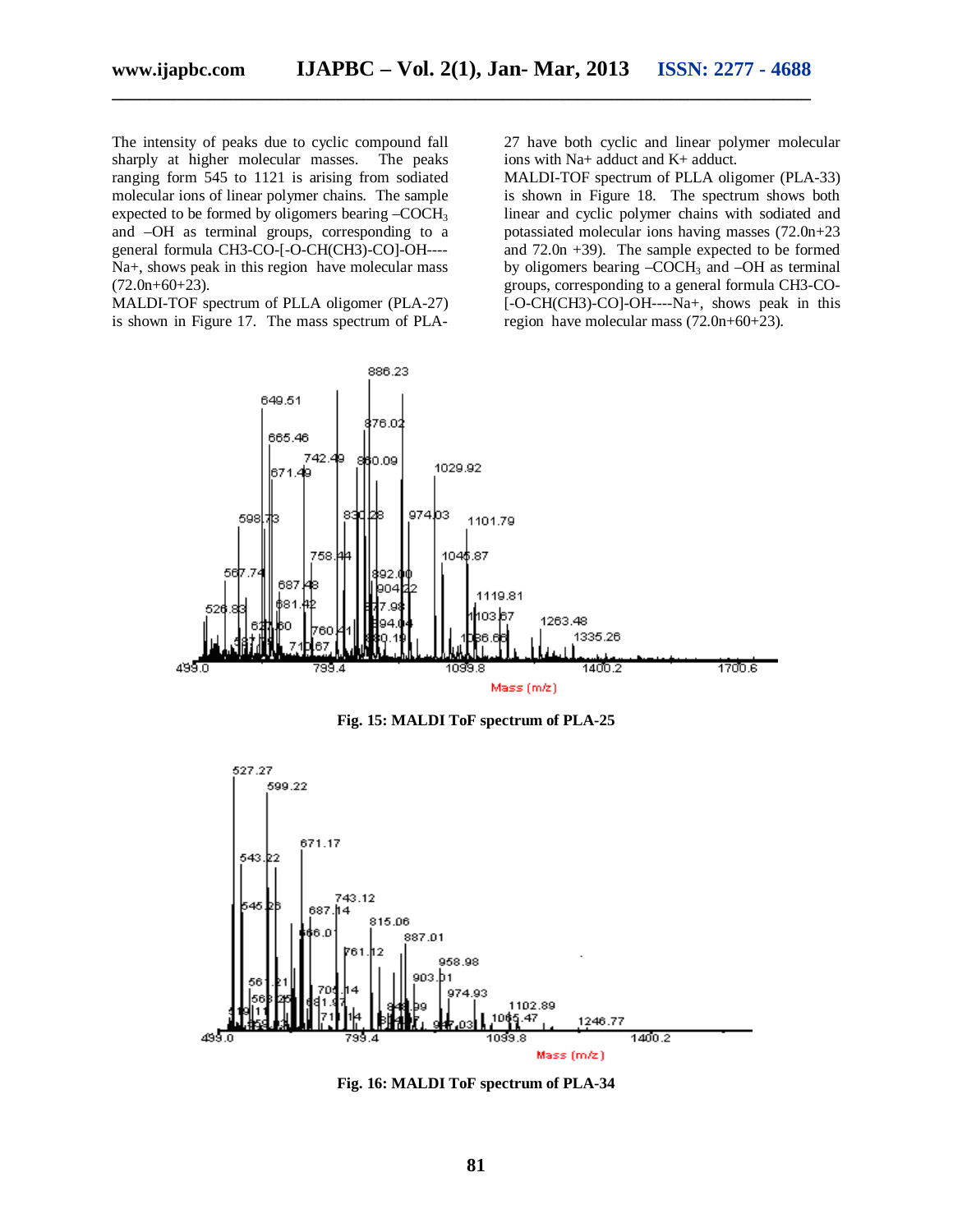

**Fig. 18: MALDI ToF spectrum of PLA-33**

#### **CONCLUSION**

PLA prepolymers were synthesized by direct dehydropolycondensation using quartz reactor with Dean-Stark trap. Various types of zeolites such as ZSM-5, ZSM-12 and β-zeolite were used to reduce the small amount of water in ppm level from the reaction system (organic solvent). The longer the polymerization time (30 h), the higher the molecular weight of PLA became, because of the higher

activation energy of the polycondensation. However, the highest molecular weight was about 42,000  $(\overline{M}_{w})$  was obtained when SnCl<sub>2</sub>.2H<sub>2</sub>O was used as catalyst, β-zeolite as desiccating agent, reaction time (5 h) and reaction temperature (190 $^0$ C). NMR has confirmed the absence of L-lactic acid and lactide except PLA prepared by using anisole as solvent. MALDI-TOF also confirmed the presence of linear oligomer at  $143 \text{ °C}$ , mixture of linear and cyclic